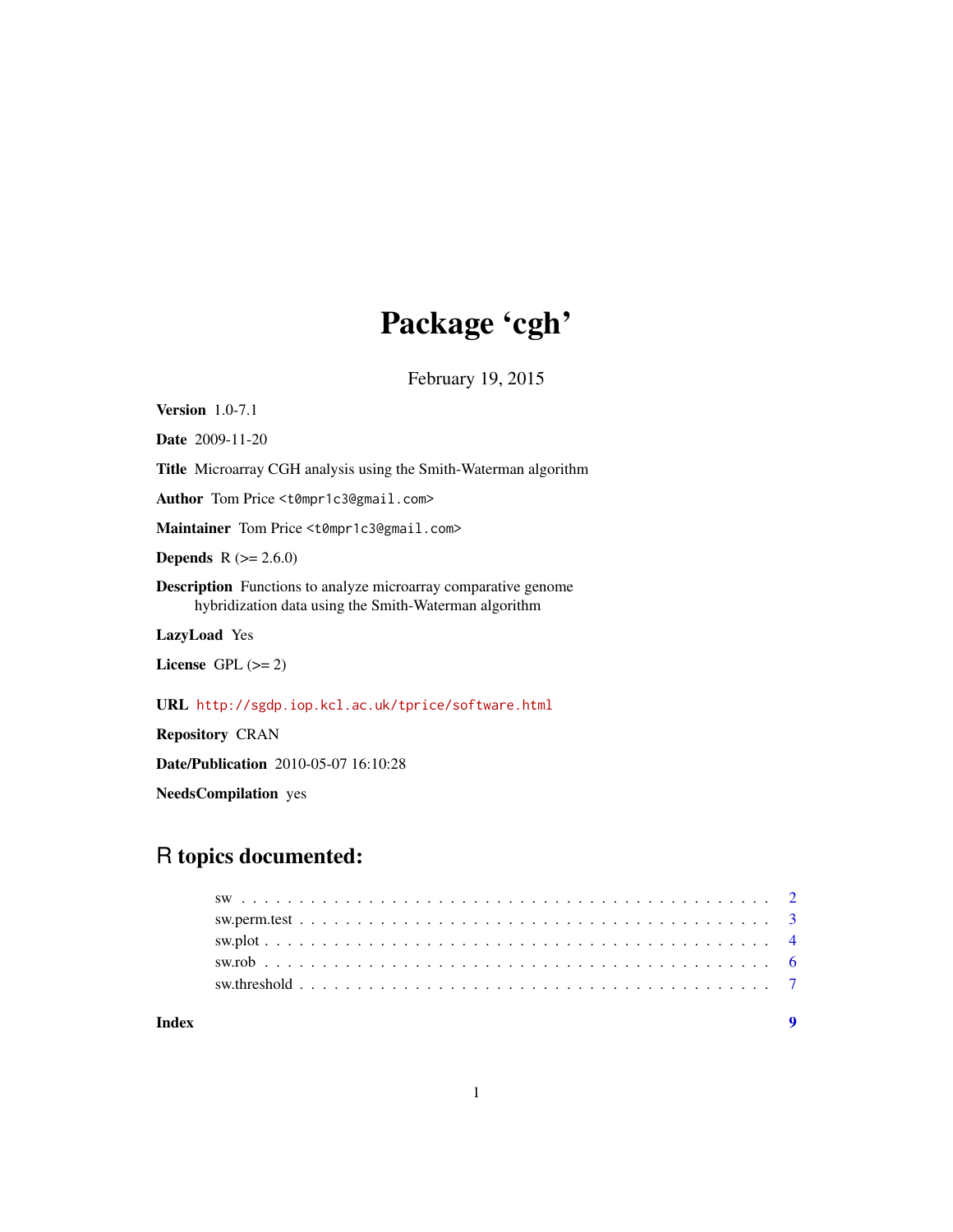#### <span id="page-1-1"></span><span id="page-1-0"></span>Description

Perform the Smith-Waterman algorithm on a vector of real values.

#### Usage

 $sw(x, max.nIslands = NULL, trace = FALSE)$ 

#### Arguments

| X.           | a vector of real values                                                                                                                                            |
|--------------|--------------------------------------------------------------------------------------------------------------------------------------------------------------------|
| max.nIslands | the number of iterations of the algorithm performed. Each iteration finds the<br>next highest-scoring 'island' of positive values. Set to NULL to find all islands |
| trace        | print verbose output if TRUE                                                                                                                                       |

#### Details

The Smith-Waterman algorithm detects 'islands' of positive scores in a vector of real values. The input values should have a negative mean. The algorithm can be used to identify regions of copy number change in microarray fluorescence logratios, once the logratios have been adjusted for sign and a suitable threshold value subtracted to ensure a negative mean: see [sw.threshold](#page-6-1)

#### Value

| X      | the input vector                                                                                     |
|--------|------------------------------------------------------------------------------------------------------|
| S      | a numeric vector containing the partial sums after one iteration of the Smith-<br>Waterman algorithm |
| score  | a numeric vector of island scores                                                                    |
| start  | a numeric vector of indices identifying the start of each island                                     |
| length | a numeric vector of island lengths                                                                   |

#### Author(s)

T.S.Price

### References

Smith TF, Waterman MS. Identification of common molecular subsequences. J Mol Biol. 1981;147(1):195- 7.

Price TS, et al. SW-ARRAY: a dynamic programming solution for the identification of copy-number changes in genomic DNA using array comparative genome hybridization data. Nucl Acids Res. 2005;33(11):3455-3464.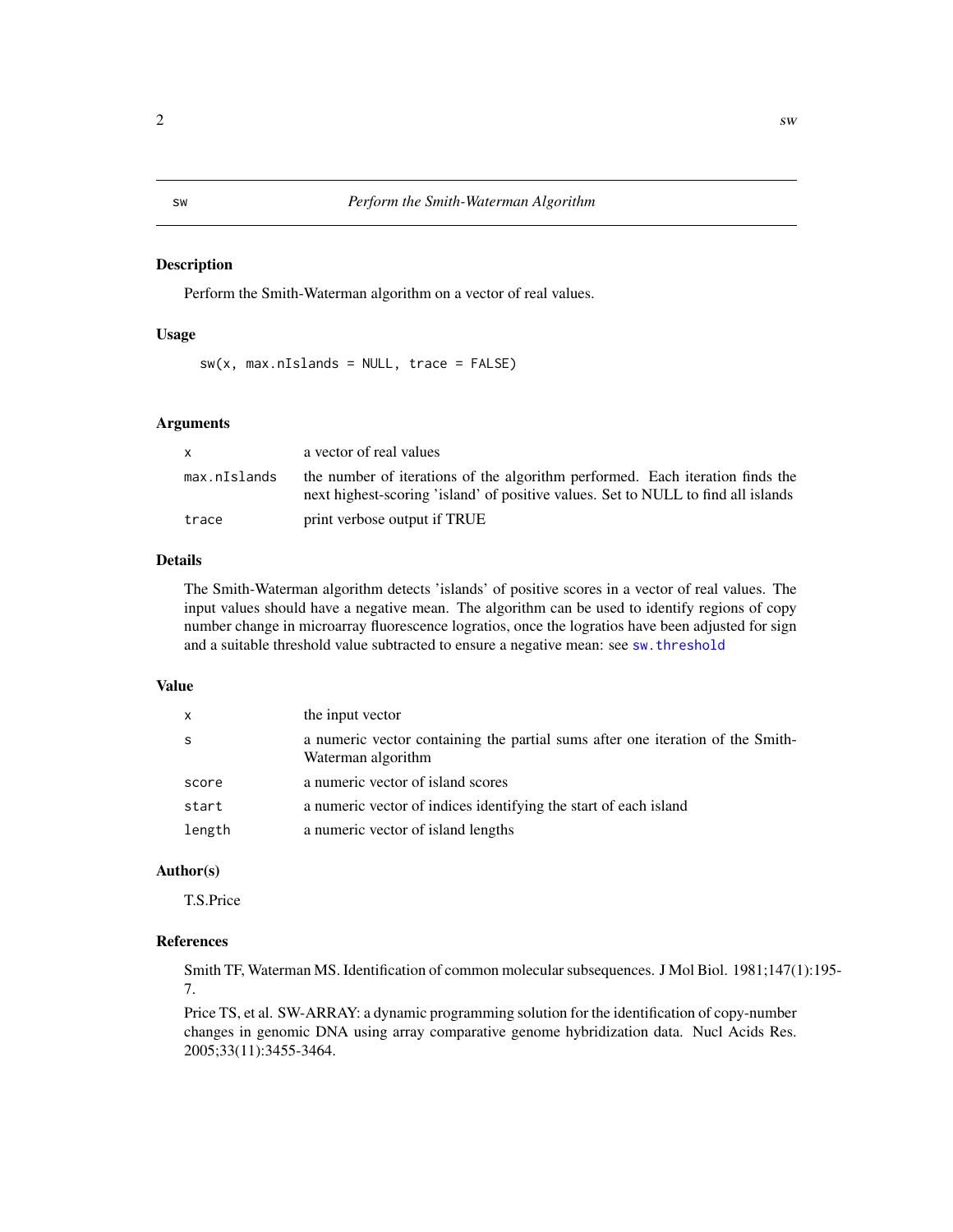#### <span id="page-2-0"></span>sw.perm.test 3

#### See Also

[sw.threshold](#page-6-1) [sw.perm.test](#page-2-1) [sw.rob](#page-5-1) [sw.plot](#page-3-1)

#### Examples

```
## simluate vector of logratios
set.seed(3)
logratio \leq c(\text{rnorm}(20) - 1, \text{rnorm}(20))## invert sign of values and subtract threshold to ensure negative mean
x \le - sw.threshold(logratio, function(x) median(x) + .2 * mad(x), sign = -1)
## perform Smith-Waterman algorithm
sw(x, trace = TRUE)
```
<span id="page-2-1"></span>sw.perm.test *Permutation Test for Smith-Waterman Algorithm*

#### Description

Perform a permutation test of island scores from the Smith-Waterman algorithm.

#### Usage

```
sw.perm.test(x, max.nIslands = 1, nIter = 1000, seed = NULL, trace = FALSE)
```
#### Arguments

| $\mathsf{x}$ | a vector of real values                                                                                                                             |
|--------------|-----------------------------------------------------------------------------------------------------------------------------------------------------|
| max.nIslands | number of iterations of the algorithm, each iteration finding the next highest-<br>scoring 'island' of positive values, or NULL to find all islands |
| nIter        | number of permutations of the input data used in the test                                                                                           |
| seed         | seed for the random number generator, or NULL to use a faster random number<br>generator that cannot be seeded                                      |
| trace        | print verbose output if TRUE                                                                                                                        |

#### Value

A vector of probability values, calculated as the proportion of instances for which performing the Smith-Waterman algorithm on random permutations of the data identifies a higher-scoring island than the islands identified when the algorithm is performed on the original data

#### Author(s)

T.S.Price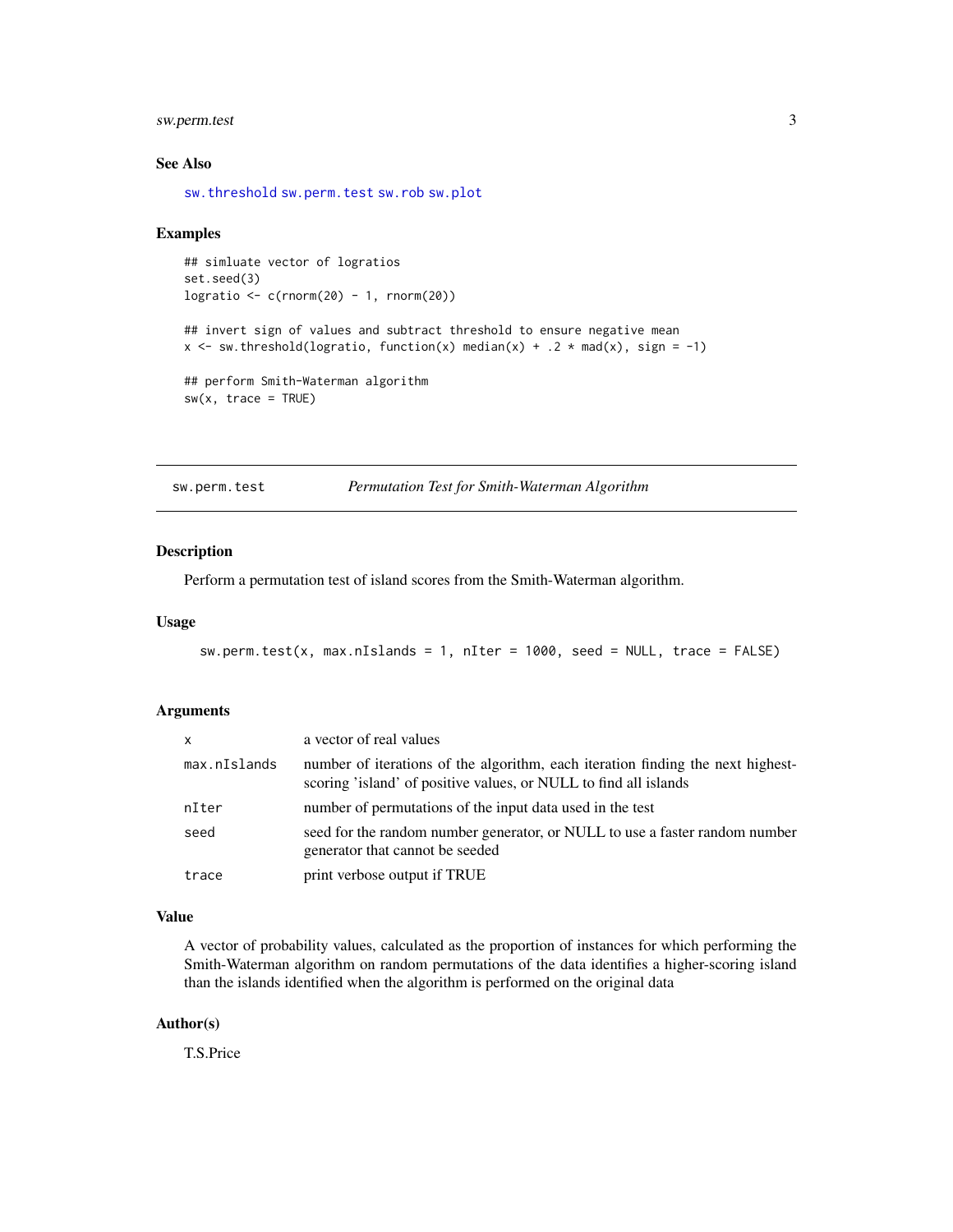#### <span id="page-3-0"></span>References

Price TS, et al. SW-ARRAY: a dynamic programming solution for the identification of copy-number changes in genomic DNA using array comparative genome hybridization data. Nucl Acids Res. 2005;33(11):3455-3464.

#### See Also

[sw](#page-1-1)

#### Examples

```
## simluate vector of logratios
set.seed(3)
logratio <- c(rnorm(20) - 1, rnorm(20))
## invert sign of values and subtract threshold to ensure negative mean
x \le - sw.threshold(logratio, function(x) median(x) + .2 * mad(x), -1)
## perform Smith-Waterman
sw(x)## perform permutation test on the islands identified
sw.perm.test(x, max.nIslands = NULL, nIter= 1e4)
```
<span id="page-3-1"></span>sw.plot *Plot Results of Smith-Waterman Algorithm*

#### **Description**

This function plots the sign-adjusted logratios by their chromosomal location. It can superimpose the location of the highest-scoring island found by the Smith-Waterman algorithm, the results of a robustness analysis, and the expected logratios based on known copy numbers in the test DNA.

#### Usage

```
sw.plot(logratio, location = seq(length(logratio)),
 threshold.func = function(x) median(x) + .2 \times mad(x),
 sign = -1, highest = TRUE, expected = NULL, rob = NULL, legend = TRUE,
 xlab = "Chromosomal location", ylab = "Intensity log ratio", ...)
```
#### Arguments

| logratio | a vector of logratios, not adjusted for sign or threshold         |
|----------|-------------------------------------------------------------------|
| location | a vector of chromosomal locations corresponding to the log ratios |
|          | threshold func threshold function: see sw.threshold               |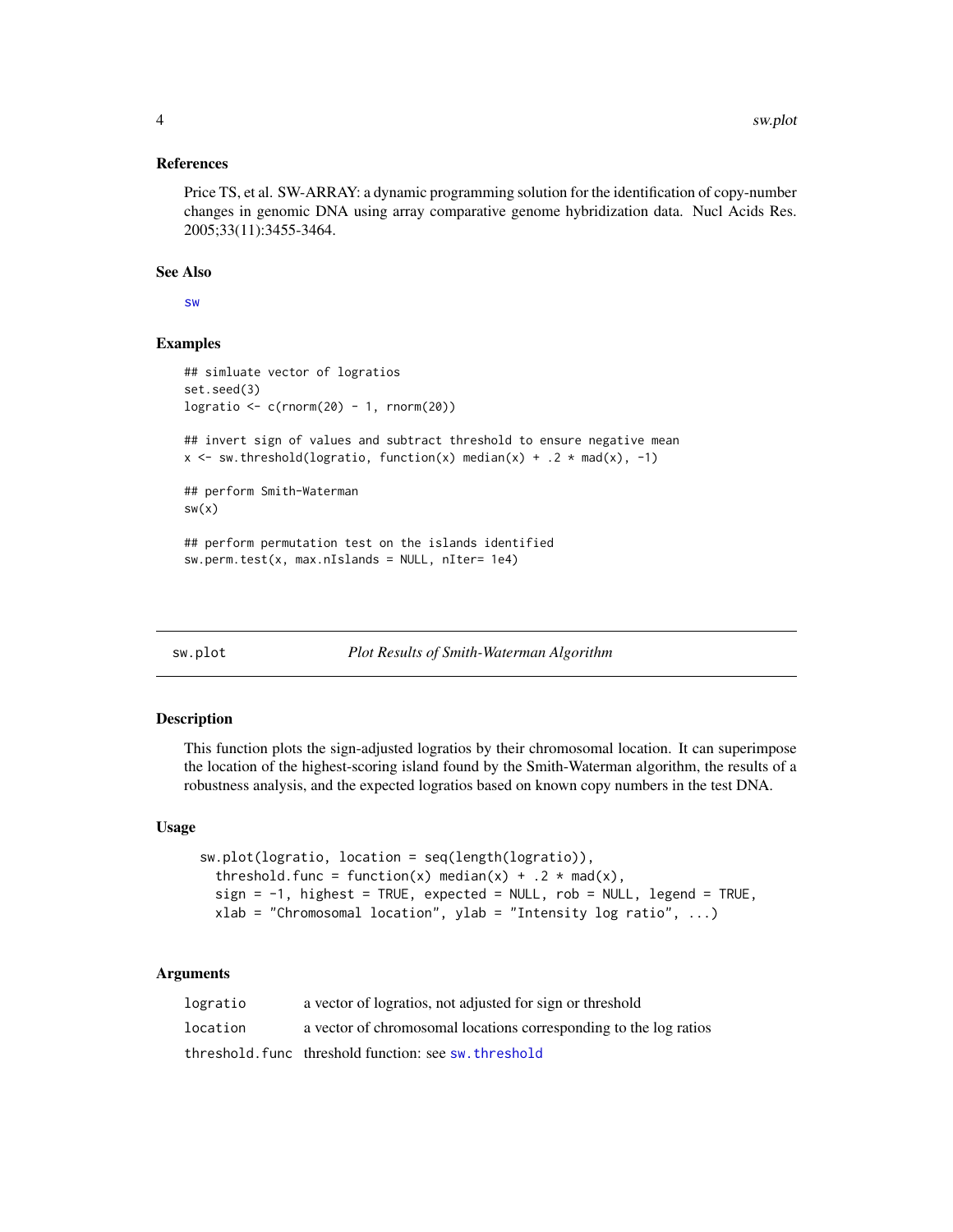#### <span id="page-4-0"></span>sw.plot 5

| sign     | sign of logratio adjustment: see sw. threshold  |
|----------|-------------------------------------------------|
| highest  | plot location of highest-scoring island if TRUE |
| expected | a vector of expected copy numbers, or NULL      |
| rob      | a vector of robustness scores, or NULL          |
| legend   | plot legend if TRUE                             |
| xlab     | X axis label                                    |
| ylab     | Y axis label                                    |
|          | other arguments passed to the 'plot' function   |

#### Author(s)

T.S.Price

#### References

Price TS, et al. SW-ARRAY: a dynamic programming solution for the identification of copy-number changes in genomic DNA using array comparative genome hybridization data. Nucl Acids Res. 2005;33(11):3455-3464.

#### See Also

[sw](#page-1-1) [sw.threshold](#page-6-1) [sw.perm.test](#page-2-1) [sw.rob](#page-5-1)

#### Examples

```
## simluate vector of logratios
set.seed(3)
logratio <- c(rnorm(20) - 1, rnorm(20))
## invert sign of values and subtract threshold to ensure negative mean
x \le - sw.threshold(logratio, function(x) median(x) + .2 * mad(x), -1)
## perform permuation test for islands identified
p \le - sw.perm.test(x, max.nIslands = NULL, nIter = 1e4)
## calculate robustness scores
r \leftarrow sw.rob(x)## plot results
sw.plot(logratio, seq(length(logratio)),
  function(x) median(x) + .2 * \text{mad}(x), sign = -1, rob = r,
  main = paste("Toy dataset, highest-scoring island p = ", p[1]))
```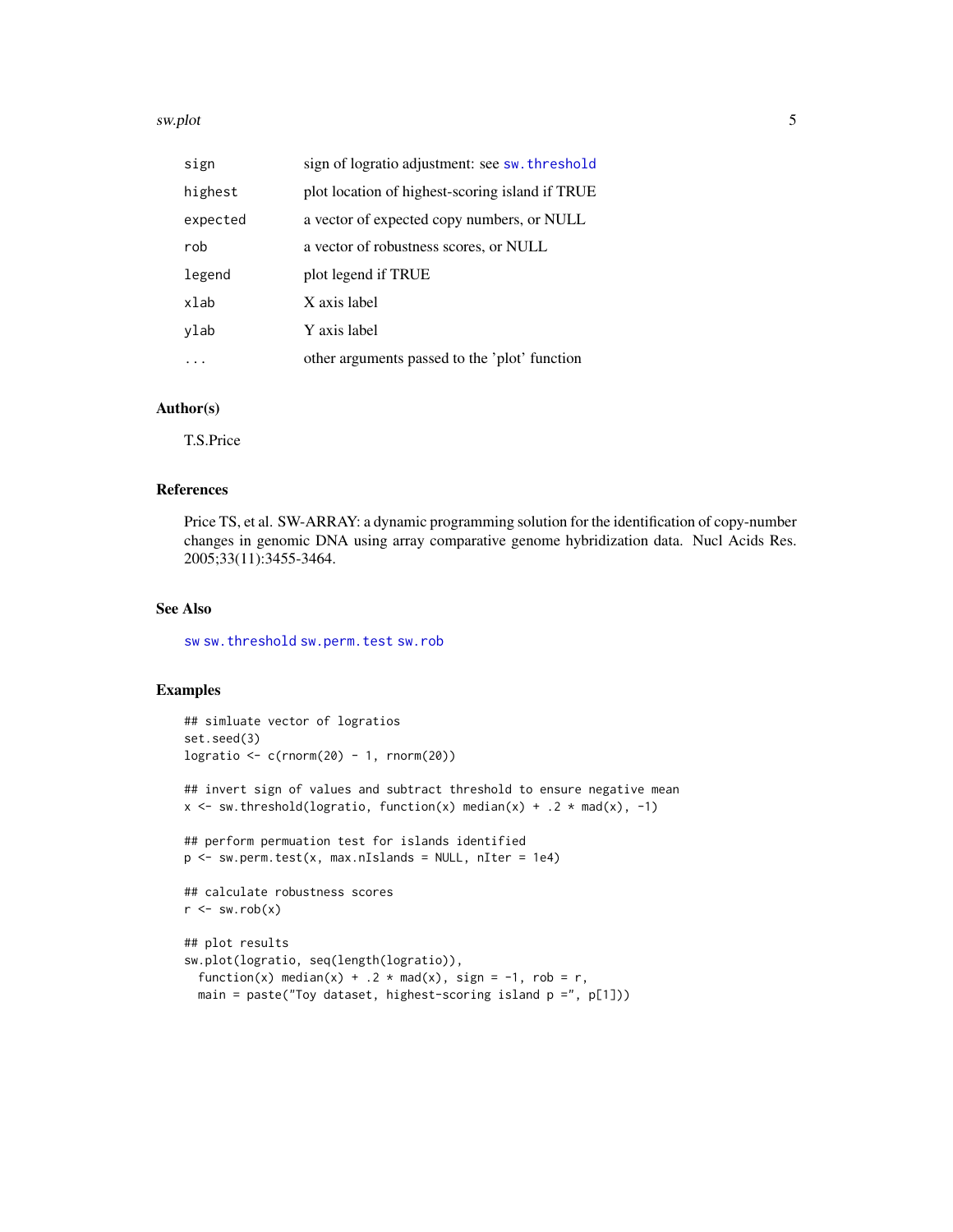#### <span id="page-5-1"></span><span id="page-5-0"></span>Description

Calculate robustness scores to evaluate how sensitive to the threshold value is the localisation of the highest-scoring island identified by the Smith-Waterman algorithm

#### Usage

```
sw.rob(x, lo.func = function(x) median(x),hi.func = function(x) median(x) + .4 * \text{mad}(x), prec = 100)
```
#### Arguments

| X       | a vector of real values                    |
|---------|--------------------------------------------|
| lo.func | a function for the lowest threshold value  |
| hi.func | a function for the highest threshold value |
| prec    | the precision of the calculation.          |

#### Details

This function performs a sensitivity analysis to determine the robustness the localisation of the highest-scoring island obtained by the Smith-Waterman algorithm to different values of the threshold. The Smith-Waterman algorithm is run repeatedly, each time using a different threshold value. The range of threshold values used is that obtained by dividing ( $\text{lo.func}(x)$ , hi.func $(x)$ ) into 'prec' equal intervals. The robustness is calculated as the proportion of times that a particular chromosomal location falls within the highest-scoring island.

#### Value

A vector of robustness values equal in length to the input vector.

#### Author(s)

T.S.Price

#### References

Price TS, et al. SW-ARRAY: a dynamic programming solution for the identification of copy-number changes in genomic DNA using array comparative genome hybridization data. Nucl Acids Res. 2005;33(11):3455-3464.

#### See Also

[sw](#page-1-1)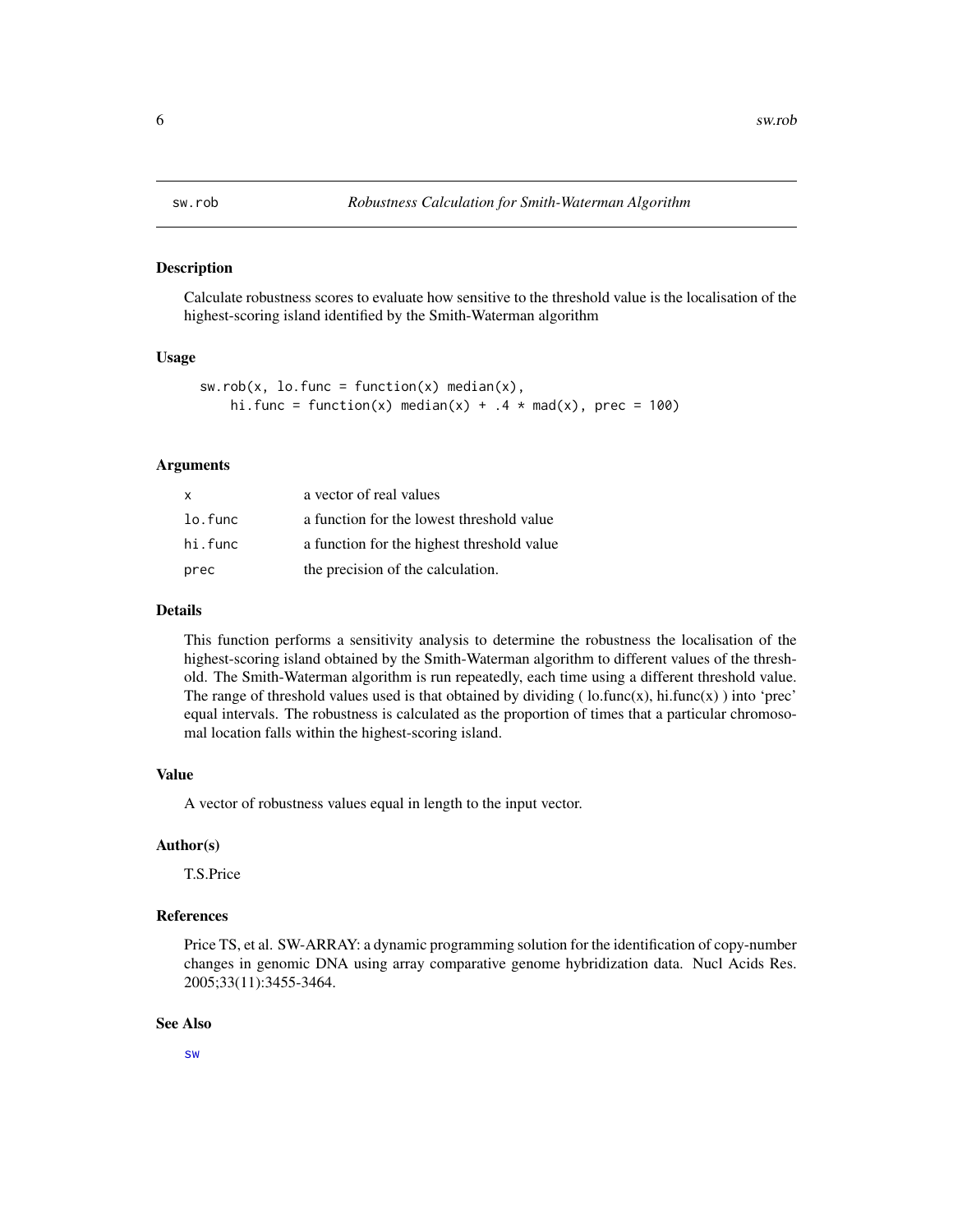#### <span id="page-6-0"></span>sw.threshold 7 and 7 and 7 and 7 and 7 and 7 and 7 and 7 and 7 and 7 and 7 and 7 and 7 and 7 and 7 and 7 and 7

#### Examples

```
## simluate vector of logratios
set.seed(3)
logratio <- c(rnorm(20) - 1, rnorm(20))
## invert sign of values and subtract threshold to ensure negative mean
x \le - sw.threshold(logratio, function(x) median(x) + .2 * mad(x), -1)
## calculate robustness values
sw.rob(x)
```
<span id="page-6-1"></span>sw.threshold *Threshold function*

#### Description

Function to adjust intensity logratios for sign and threshold before performing the Smith-Waterman Algorithm.

#### Usage

```
sw.threshold(logratio,
    threshold.func = function(x) median(x) + .2 \times mad(x), sign = +1)
```
#### Arguments

| logratio | a vector of real values, corresponding to fluorescence intensity logratios |
|----------|----------------------------------------------------------------------------|
|          | threshold, func function for calculating threshold                         |
| sign     | sign of logratio adjustment                                                |

#### Details

The purpose of this function is to adjust the microarray fluorescence intensity logratios to ensure that they have the appropriate sign and a mean that is less than zero.  $sign = +1$  is used to detect polysomy (regions of copy number change increase) in test:control logratios. Conversely, sign = -1 is used – inverting the sign of the logratios – to detect deletions (regions of copy number decrease). A threshold, calculated using the threshold function, is subtracted from the sign-adjusted logratios to ensure that they have a negative mean. The default threshold function is equal to the median, plus a small contant multiplied by a robust estimator of the standard deviation.

#### Value

A numeric vector equal to

sign \* logratio - threshold.func( sign \* logratio )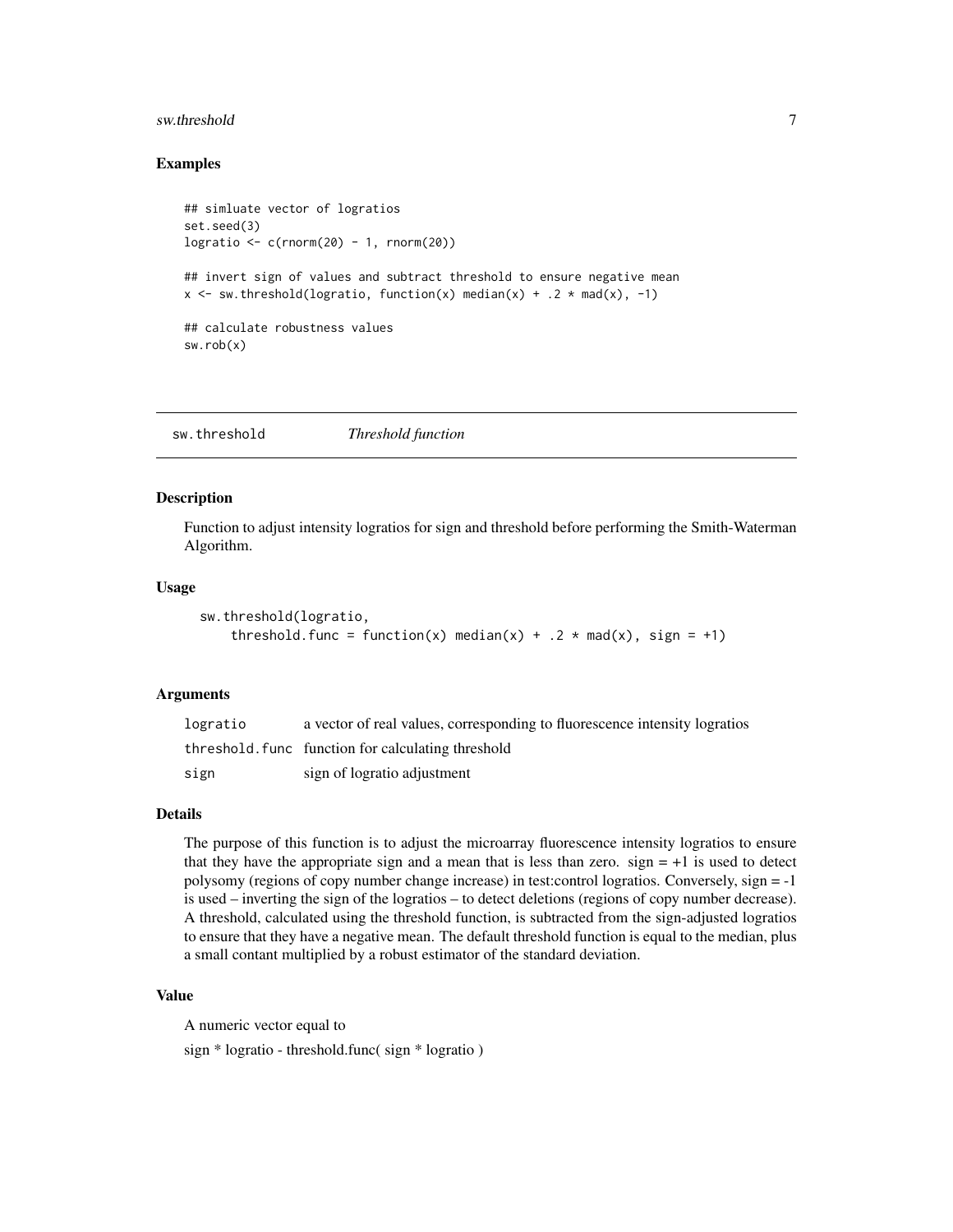#### <span id="page-7-0"></span>Author(s)

T.S.Price

#### References

Price TS, et al. SW-ARRAY: a dynamic programming solution for the identification of copy-number changes in genomic DNA using array comparative genome hybridization data. Nucl Acids Res. 2005;33(11):3455-3464.

#### See Also

[sw](#page-1-1)

#### Examples

```
## simluate vector of logratios
set.seed(3)
logratio <- c(rnorm(20) - 1, rnorm(20))
```

```
## invert sign of values and subtract threshold to ensure negative mean
x \leq -5 sw.threshold(logratio, function(x) median(x) + .2 * mad(x), sign = -1)
```

```
## perform Smith-Waterman algorithm
sw(x, trace = TRUE)
```